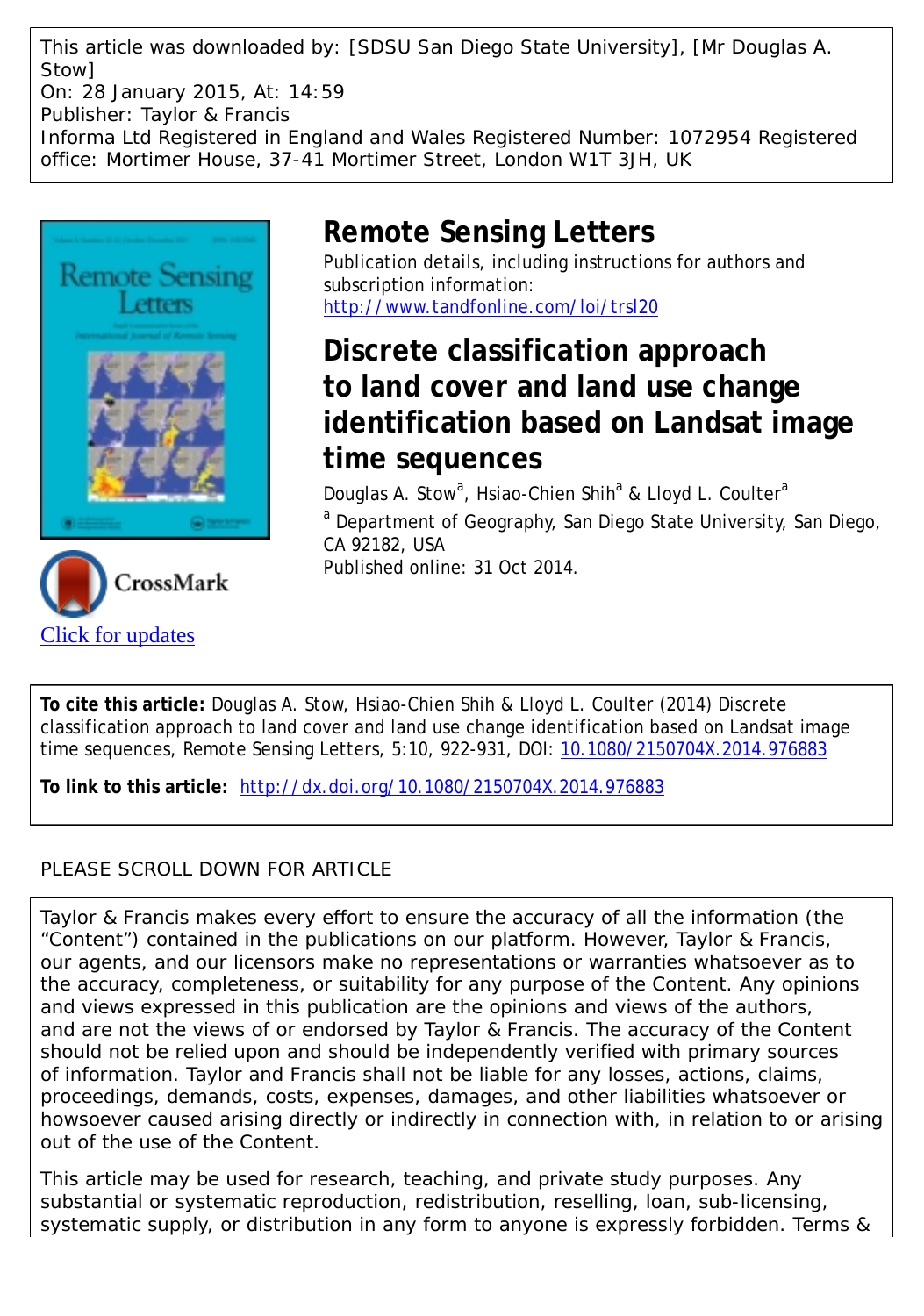Conditions of access and use can be found at [http://www.tandfonline.com/page/terms](http://www.tandfonline.com/page/terms-and-conditions)[and-conditions](http://www.tandfonline.com/page/terms-and-conditions)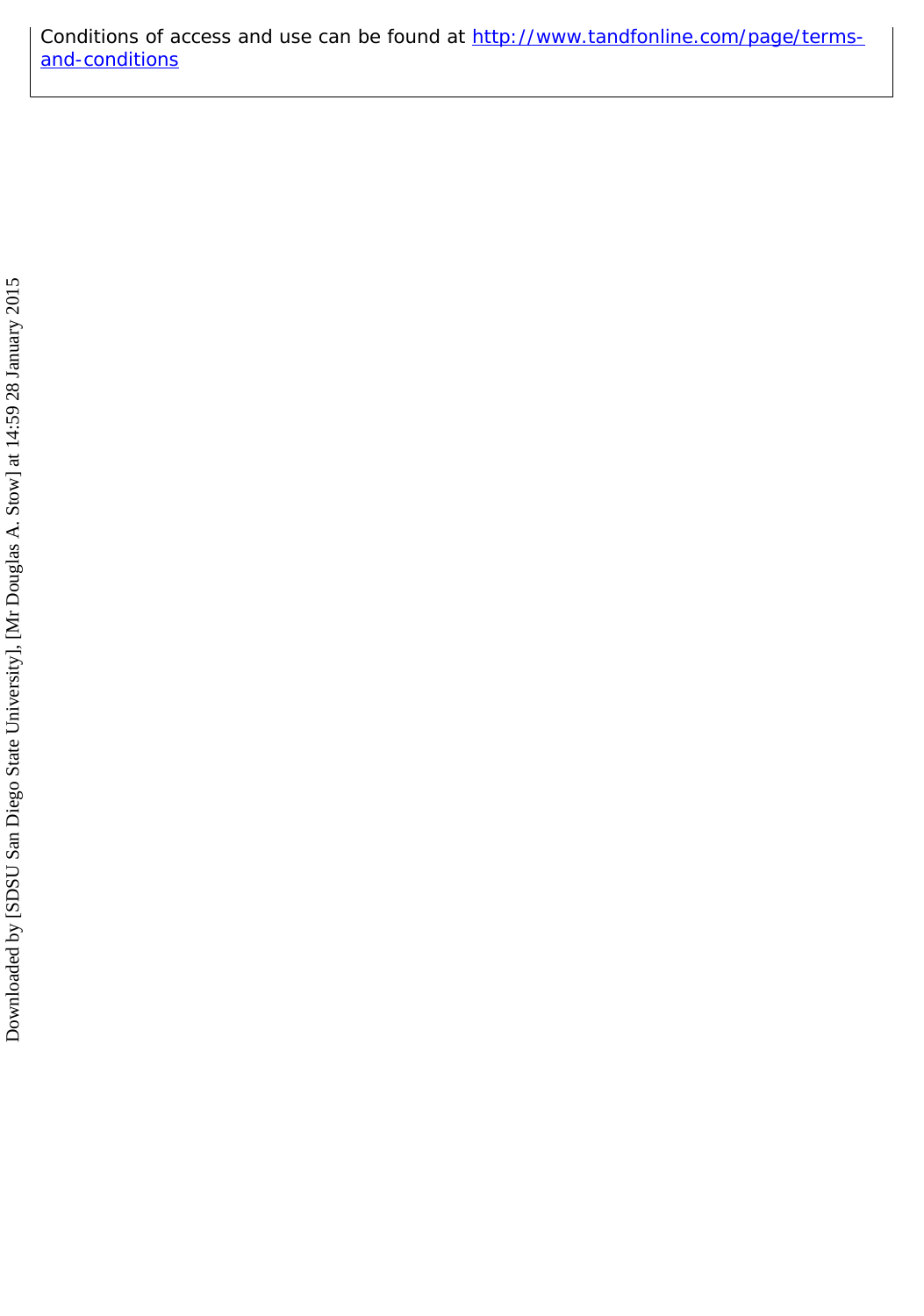

### Discrete classification approach to land cover and land use change identification based on Landsat image time sequences

Douglas A. Stow\*, Hsiao-Chien Shih, and Lloyd L. Coulter

Department of Geography, San Diego State University, San Diego, CA 92182, USA

(Received 1 August 2014; accepted 10 October 2014)

Dense multi-temporal stacks of Landsat imagery have most commonly been exploited to identify land cover and land use changes (LCLUC) based on detection of abrupt changes in continuous value spectral indices. In this study, a discrete classification approach to LCLUC identification based on stable training sites is tested on a nine-date, 4-year Landsat-7 ETM + time sequence for a study area in Ghana that is prone to cloud cover. Change to Built cover, as an indication of urban expansion, was identified for over 70% of testing units when a spatial-temporal majority filter that ignored No Data values from clouds, cloud shadows and sensor effects was applied. More important, relatively stable LCLU maps were generated and No Data effects should not limit the potential of the approach for longerterm retrospective analyses or monitoring of LCLUC in cloud-prone regions.

#### 1. Introduction

Recent availability of freely accessible, pre-processed imagery from Thematic Mapper (TM), Enhanced Thematic Mapper Plus (ETM+) and Operational Land Imager (OLI) sensors on Landsat satellites has stimulated the exploitation of moderate-spatial resolution image time sequences (or stacks or series) (Melaas, Friedl, and Zhu [2013](#page-11-0); Schneider [2012](#page-11-0); Woodcock et al. [2008;](#page-11-0) Zhu and Woodcock [2014\)](#page-11-0). Such multi-temporal image sequences potentially enable derivation of land surface change information at greater temporal resolutions than in the past, when images had to be purchased, required extensive pre-processing and land cover and land use change (LCLUC) analyses were mostly limited to bi-temporal image analyses.

Multiple approaches to semi-automated LCLUC analysis can be implemented, with the primary choices being distinguished by continuous or discrete data time series analysis, pixel (Yuan et al. [2005](#page-11-0)) or object-based (Bontemps et al. [2008](#page-11-0)) classification, and temporal trajectory and post-classification comparison (Liu and Zhou [2004](#page-11-0)) strategies. The most common approach for dense multi-temporal Landsat image stacks has been the generation of continuous data time sequences of spectral indices to assess vegetation phenology and/or temporal anomalies associated with LCLUC (Melaas, Friedl, and Zhu [2013;](#page-11-0) Schneider [2012](#page-11-0)). Schneider [\(2012\)](#page-11-0) used dense time stacks of Landsat Normalized Difference Vegetation Index (NDVI) data and pixel-based image classifiers to map urbanization in China based on Landsat temporal trajectories. Decision tree classifiers were used to map urban change (as anomalous departures from seasonal trends) by classifying the sub-series (i.e., shorter time intervals than the entire time series) of NDVI values simultaneously with an accuracy greater than 90%, but with a limited temporal precision. We found no published research articles that utilized a discrete classification approach for detecting changes from dense Landsat time stacks.

Our objective is to test a pixel-based, discrete-data, post-classification comparison approach for identifying LCLUC and particularly urbanization, from a noisy time stack of

<sup>\*</sup>Corresponding author. Email: stow@mail.sdsu.edu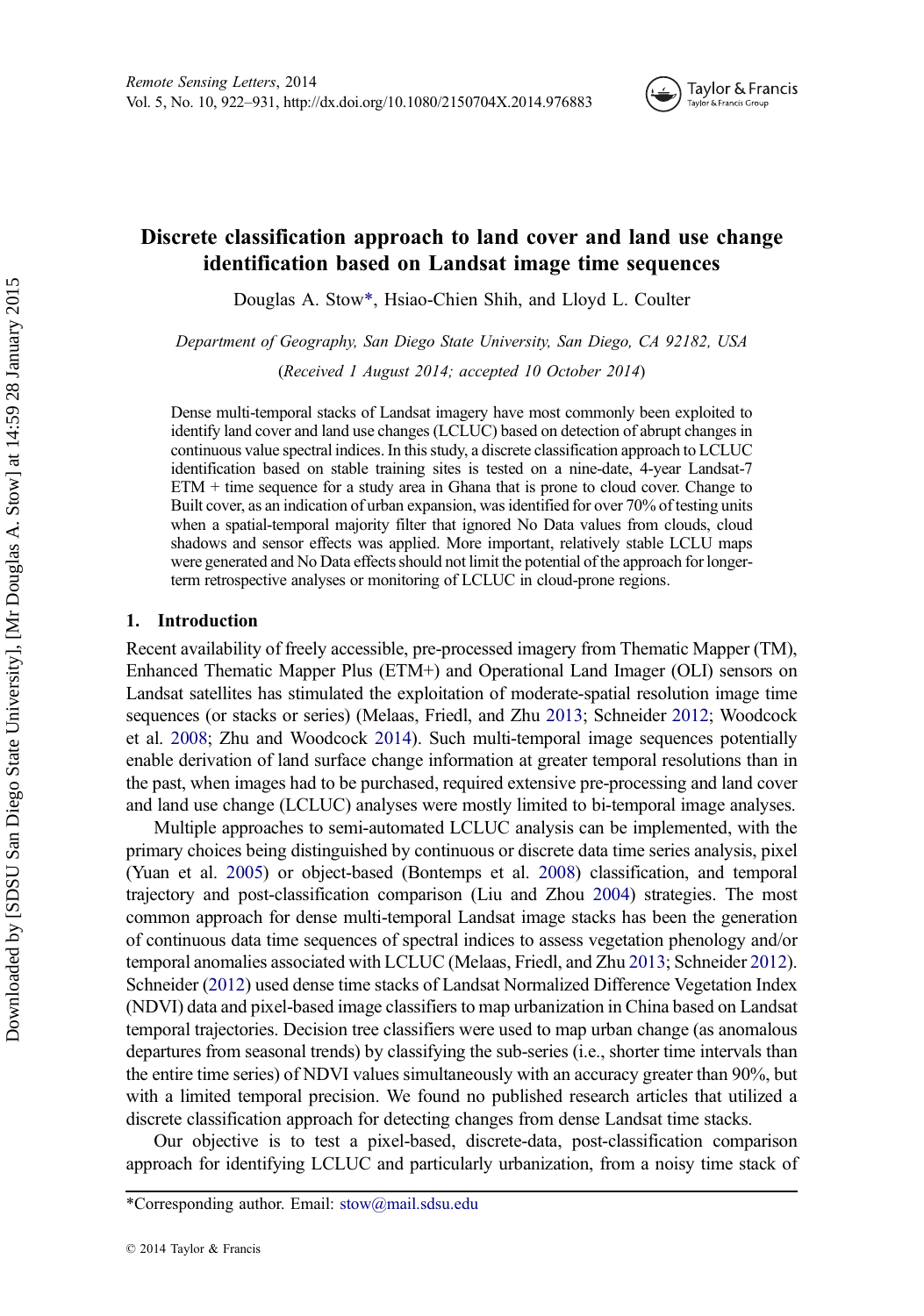Landsat TM/ETM+/OLI data for a study area in southern Ghana during the period late-1999 through late-2003. The area is prone to cloud cover (with associated shadows when cloud cover is patchy), smoke, haze and dust transported by harmattan (dry desert) winds. Along with the Landsat 7 ETM+ scan-line-corrector-off (SLC-off) since April 2003 (Storey, Scaramuzza, and Schmidt [2005](#page-11-0)), these atmospheric effects result in a Landsat time series that contains many 'no data' pixels. We test an approach based on individual date supervised classification using stable training features and subsequent post-classification comparison to determine whether the classification results are sufficiently stable and spatially and temporally comprehensive to enable subsequent LCLUC identification that would likely entail subsequent application of spatial, temporal and/or logical filtering (Liu and Zhou [2004](#page-11-0)). We evaluate the reliability and stability in identifying LCLUC (with an emphasis on change to Built cover) based on sample pixels from known features of change and no change.

#### 2. Methodology

#### 2.1. Study area and data

A 7930 km<sup>2</sup> rectangular study area within southern Ghana is shown in Figure 1. The area was selected so as to fall within a single Landsat-7 ETM + path-row 'scene' and represent the variability in LCLU types and biophysical conditions found within Ashanti, Eastern and Greater Accra regions (i.e., states). Six per cent of the area is covered by water, including portions of Lake Volta and the Gulf of Guinea. This equatorial area has a warm, rainy tropical climate with a



Figure 1. Study area maps with 12 February 2003 Landsat-7 ETM + false colour composite  $(R = Band 5, G = Band 4, B = Band 3)$  image subset example. Ghana is outlined and filled in red on upper right and lower right maps, respectively.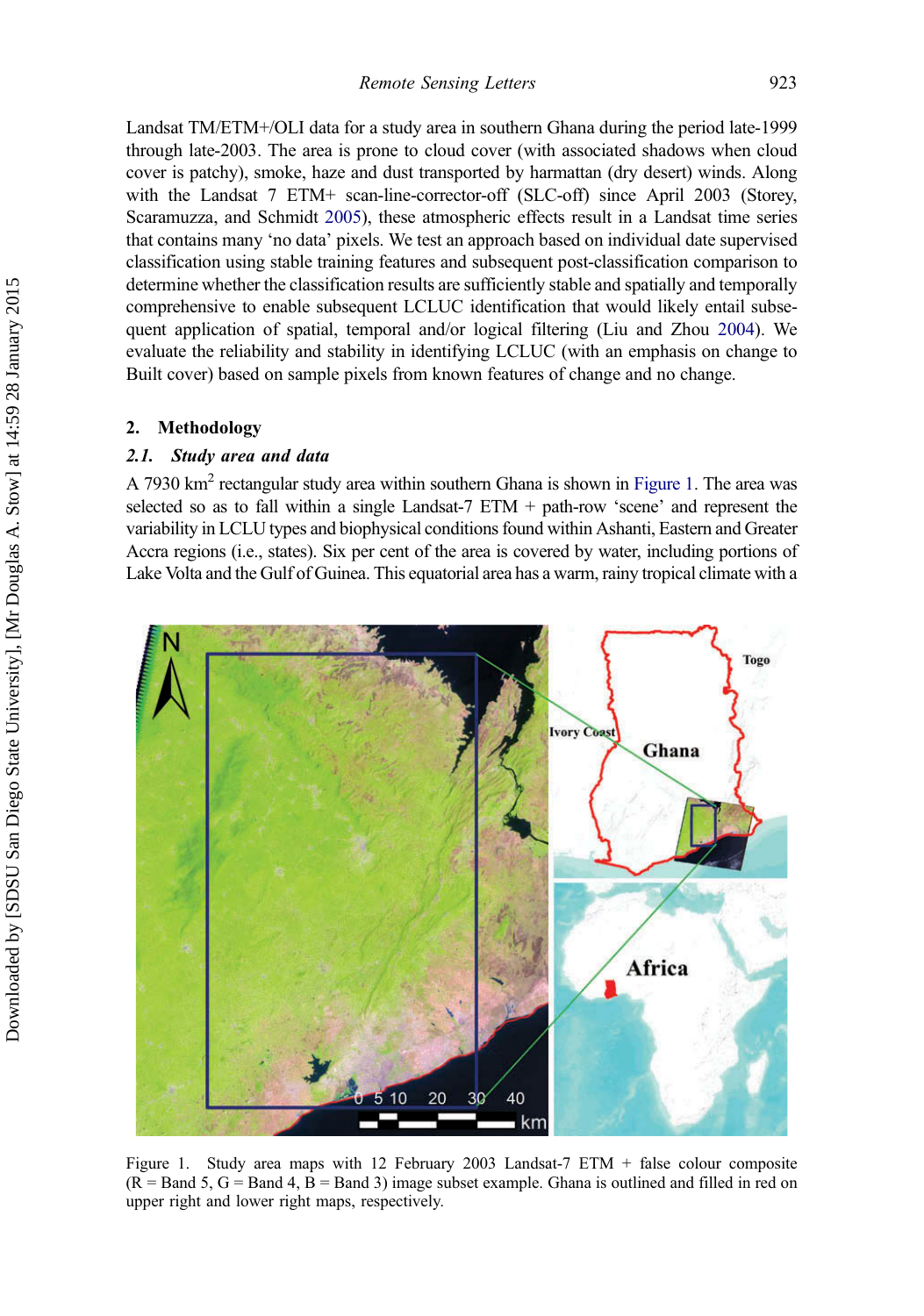<span id="page-4-0"></span>Table 1. Listing of dates of Landsat ETM + images utilized for time sequence classification and percentages of No Data, Water and LCLU classes. Percentages after No Data and Water pixels were removed are given in parentheses.  $NV =$  Natural Vegetation. Ag/ $NV =$  Mixed Agriculture and Natural Vegetation.

| Date             | No data $(\% )$ | Water $(\% )$ | Built $(\% )$ | NV(%)       | Ag/NV $(%)$ |
|------------------|-----------------|---------------|---------------|-------------|-------------|
| 16 November 1999 | 43.5            | 6             | 6.9(13.7)     | 17.9(35.5)  | 25.6 (50.8) |
| 4 December 2000  | 31.1            | 6             | 6.9(11.0)     | 19.5(31.0)  | 36.5(58.0)  |
| 22 February 2001 | 26.0            | 6             | 8.7(12.8)     | 25.5(37.5)  | 33.8 (49.7) |
| 7 December 2001  | 18.5            | 6             | 11.0(14.6)    | 26.9(35.6)  | 37.6 (49.8) |
| 9 February 2002  | 16.5            | 6             | 10.2(13.1)    | 27.1(35.0)  | 40.2(51.9)  |
| 10 December 2002 | 27.0            | 6             | 8.7(13.0)     | 13.2(19.7)  | 45.0(67.3)  |
| 12 February 2003 | 0.0             | 6             | 11.2(11.9)    | 35.3 (37.6) | 47.5 (50.5) |
| 11 November 2003 | 35.3            | 6             | 7.1(12.1)     | 13.9(23.7)  | 37.6 (64.2) |
| 13 December 2003 | 42.7            | 6             | 5.9 (11.5)    | 12.4 (24.3) | 32.8 (64.2) |

primary dry season from January through April that is more pronounced in the northeastern portion of the study area. Savanna vegetation cover much of the northeast portion near Lake Volta, whereas the rest of the study area was formerly covered by equatorial forests. Small agricultural plots are interspersed amongst natural vegetation. The major city in the study area is Accra, the capital of Ghana and home to over 2.3 million people. Small towns and villages are situated throughout the study area but primarily along or near paved highways and major roads.

Nine Landsat 7 ETM + images captured between 1999 and 2003 were used for this study as listed in Table 1. These terrain-corrected Level 1T Landsat 30-m resolution images were obtained from the Land Processed Data Active Archive Center. These were the only WRS path 193, row 56 images in the 1999 to 2003 time period that were reported to contain less than 33% cloud cover for the entire scene. The images were captured within the drier and more cloud-free November through February period, with exception of a February 2003 image, the only ETM + path 193, row 56 image with less than  $10\%$ cloud cover captured between 1999 and 2013. Seven of the nine images were captured before the SLC-off effect occurred. However, Landsat imagery for this study area typically contain some clouds, cloud shadows and haze effects on atmospheric optical quality that can be considered areas of No Data when conducting LCLUC analyses.

Reference data for training LCLU classifiers and evaluating LCLUC trajectories were generated based on 2002 georeferenced QuickBird pan-sharpened multi-spectral data for much of Accra and Google Earth high spatial resolution satellite images covering some urbanized portions of the study in the early 2000s period. A vector map of general LCLU types for 2000 that was produced through on-screen digitizing of Landsat 5 TM imagery by the University of Ghana, Legon was also utilized.

#### 2.2. Image processing

The general approach to LCLUC mapping was to conduct a per-pixel supervised classification for each of the nine ETM + images separately based on training sites considered to be stable throughout the study period, and then analyse the sequence of LCLU maps derived from image classification. No atmospheric correction or radiometric normalization was performed as each image is classified separately (Song et al. [2001](#page-11-0)). Geometric correction was not necessary for the Level 1T Landsat data, as co-alignment errors between image dates was deemed to be much smaller than the size of the ground resolution element. The strategy is to mask No Data (e.g., clouds, cloud shadows and SLC-off) pixels and then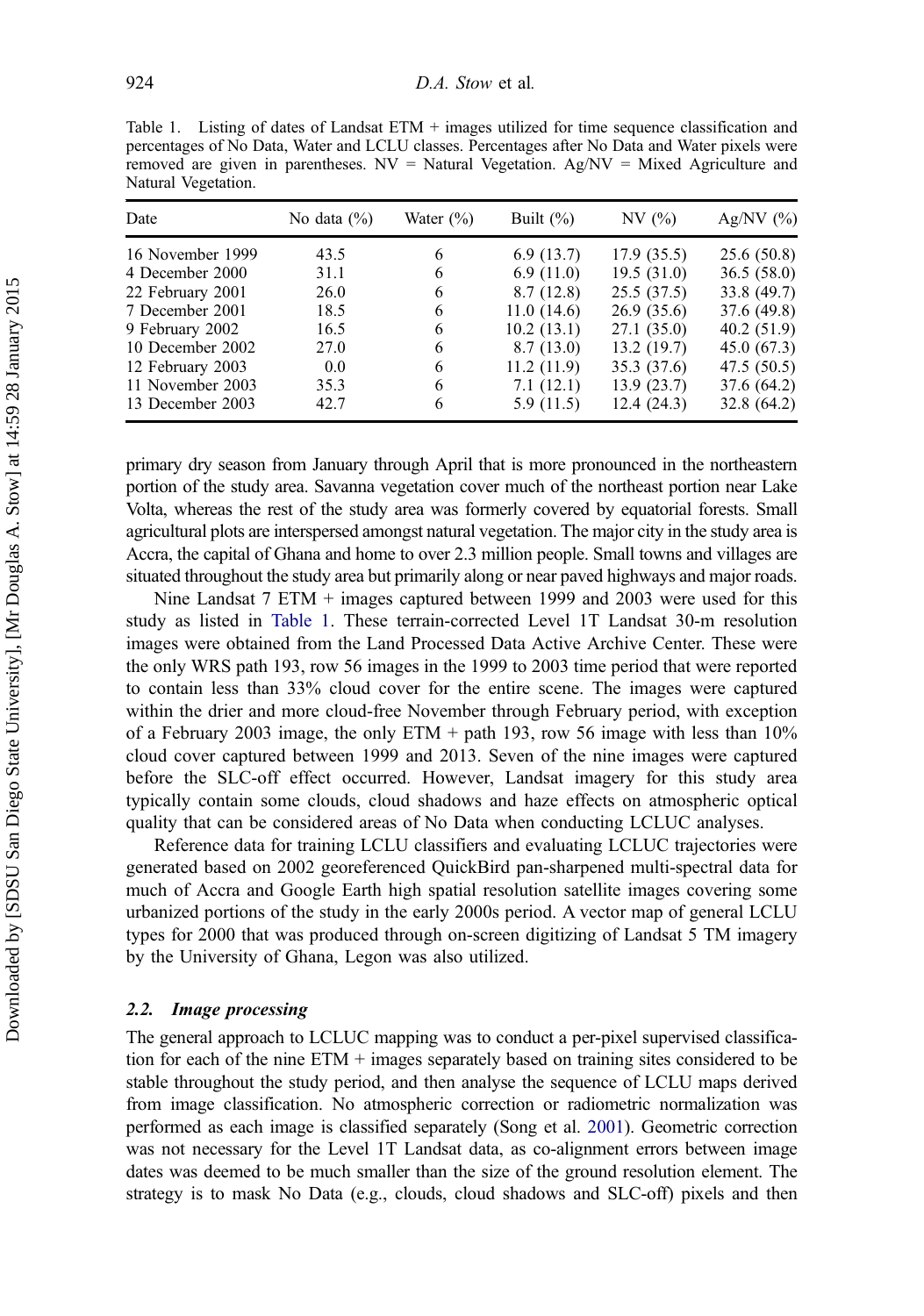implement relatively simple image classification procedures given the large number of potential image dates in an operational LCLUC mapping scenario.

Normalized difference indices (NDI) were derived from ETM + brightness values based on the equation NDI =  $(m-n)/(m + n)$ , where the pair  $(m, n)$  corresponds to the brightness values for two of the ETM + wavebands. These NDI included: Normalized Difference Vegetation Index (NDVI) (4,3), Normalized Difference Infrared Index (NDII) (4,5), Normalized Difference Blue-Green (NDBG) (1,3), Normalized Difference Green– Red (NDGR) (2,3) and Normalized Difference Red–Blue (NDRB) (3,1). NDI were used as input to image classifiers as they provided greater temporal stability and enhanced class separability compared to spectral brightness values.

Prior to LCLU classification, we classified and masked clouds, cloud shadows, smoke and water bodies in each image. We implemented the thick cloud, shadow and water body removal routine developed by Zhu and Woodcock ([2012\)](#page-11-0) that is based on normalized difference image inputs. A mask of these cover types was applied to each image, such that No Data pixels were not subject to classification for that date.

A general LCLU classification scheme was deemed appropriate for the application objectives (LCLUC in relation to rural–urban migration) and the spectral-radiometric characteristics of the Landsat data. The classes are Built, Natural Vegetation (NV) and Agriculture/Natural Vegetation mix (Ag/NV). Built land cover subclasses include low, medium and high density urban. Natural Vegetation consists of four sub-classes: forest, shrub thicket, open shrub with trees and savanna. Three subclasses were used to train on Ag/NV mix: crop/tree mix, crop/grass mix, crops and fallow (bare soil).

Stable training pixels were selected to derive date-specific training data from each of the nine images (Gray and Song [2013](#page-11-0)). One block training area (between 100 and 500 contiguous pixels) was chosen for each subclass (three for agricultural crops) based on the areas that had not changed from 1999 to 2003 (Reese et al. [2002](#page-11-0)). Selection of training areas was guided by selection of spectrally and spatially homogeneous areas using an unsupervised classification with 20 cluster classes. The first and last image dates were visually compared to high spatial resolution imagery when coverage was available. The first date of imagery was emphasized for selecting Built training sites, with the assumption that Built cover persist through the study period. For Natural Vegetation, the latter dates were emphasized with the rationale that such areas were undeveloped throughout the study period. Agricultural training sites were selected from the latter two dates, with subsequent cross-checking of the same pixels on the first date to ensure that agricultural development had not already occurred.

Training samples of multi-spectral values and normalized difference indices were extracted for training sites of each sub-class and image date. No Data pixel values (0) were ignored when deriving training statistics (e.g., mean, variance and co-variance). Histograms and statistics were evaluated for the first image date and found to be normally distributed.

A per-pixel maximum likelihood classifier was implemented to generate LCLU maps for each image date. The maximum likelihood classifier was selected because it is relatively robust and readily available routine (for technology transfer purposes) and because fewer training samples are required compared to machine learning classifiers. Having to generate a large number of training pixels would be contradictory to the stable training and discrete classification approach to LCLUC analysis. Inputs to the classifier were the brightness values for Landsat ETM + Band 1 through 5 and also Band 7 and the five normalized difference indices, and related training statistics. The classifier assigned a LCLU class to each unmasked pixel for each image date.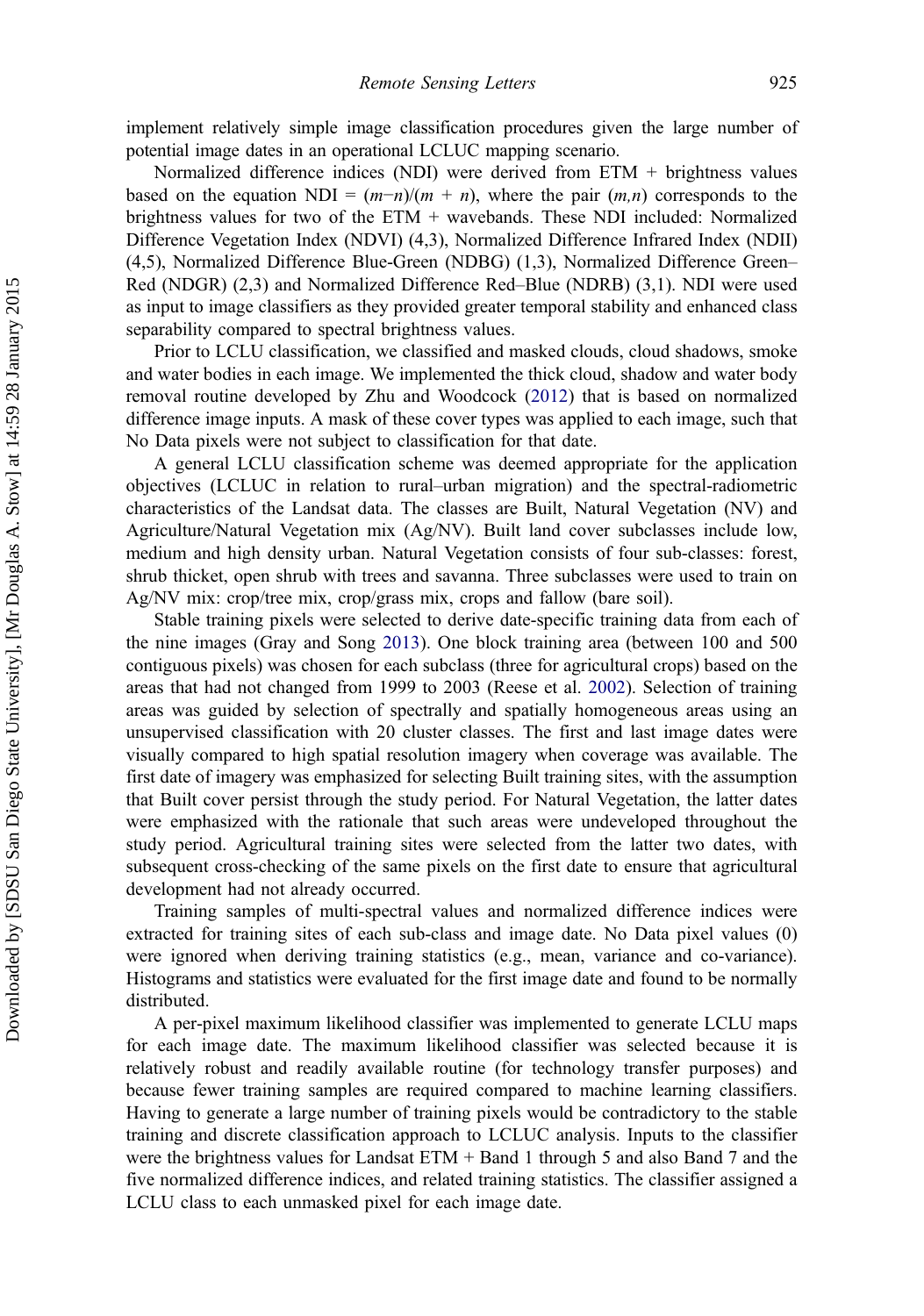#### 2.3. Validation of LCLU class trajectories

Testing sample units consisting of nine contiguous pixels were extracted from areas of apparent LCLUC (from non-Built to Built) for validation and verification purposes. The units were selected based on visual interpretation of the ETM+, 2002 Quickbird and Google Earth imagery, for locations where high spatial resolution imagery coverage was available for the study period. An emphasis was placed on areas that transitioned to Built cover, since this is the primary type of LCLUC within the study area and period, and the primary change of interest for our broader study of drivers on impacts of LCLUC in Ghana. Thirty (30) Change to Built testing units were selected as reference data for areas that were Ag/NV or NV in the first three dates of imagery and Built some time during the last six image dates. In addition, 60 nine-pixel sampling units were also selected from randomly located No Change areas, 30 for persistent non-Built (Ag/NV or NV) and 30 for persistent Built areas. It was not feasible to visually identify change from NV to (i.e., agricultural expansion) or Ag/NV to NV (i.e., agricultural abandonment) from the limited available high spatial resolution imagery, so no testing units were extracted for this type of transition.

Agreement/disagreement statistics between reference data and Landsat time sequence classification products were based on a combined three-date temporal and nine-pixel spatial majority rule (i.e., majority class of 27 pixels) for each testing unit. The nine contiguous pixel and three contiguous dates were chosen for testing the accuracy of the LCLUC product to account for uncertainty between the product and reference data, and to better represent the precision in identifying LCLUC from a Landsat time series. This meant that the majority class for the nine contiguous pixels for the first three image dates (late-1999 to early-2001) were compared to the majority of the same nine pixels for each of the latter three image dates (2003). Percentage of No Data (cloud, shadow, SLC-off) pixels was also tabulated. To check for false positives (commission errors) in detecting Change to Built, we also examined the 60 No Change testing areas to see if the classification results yielded a majority of Built pixels during the middle three dates (late-2001 to late-2002). The class with the majority of the 27 pixels was determined both for all pixels (including No Data) and with No Data pixels excluded.

#### 3. Results

Frequencies of No Data pixels resulting from clouds, cloud shadows, extreme haze and SLC-off (latter two dates only) for the nine-date sequence of mostly cloud-free ETM + image sequence are portrayed as a map and histogram in [Figure 2](#page-7-0) and percentages of No Data pixels within each image are listed in [Table 1.](#page-4-0) For the four-year study period, a full range (0–9 dates) of No Data frequencies is observed, with over half of the pixel locations having only two No Data occurrences for the nine image time sequence and 90.0% having four No Data occurrences or fewer. A west to east (and particularly) southwest to northeast trend from higher to lower frequencies of missing data is apparent. This trend follows the general wet to dry precipitation pattern that is also associated with cloud cover trends. Superimposed on this climatic pattern is the pattern associated with the SLC-off effect, where No Data values are greater near the left and right edges of a  $ETM + scene$ . Pixels to the left of the subset are closer to the western edge of the scene, which also increases the frequency of No Data pixels in the western portion of the study area. The percentage of No Data pixels ranged from 0.0% for the 12 February 2003 subset to 43.5% for the 16 November 1999 subset, with the median of nine dates at 27.0%.

An example of the LCLU classification map for the cloud-free (12 February 2003) subset is shown in [Figure 3.](#page-8-0) Though detailed reference data for this time period and the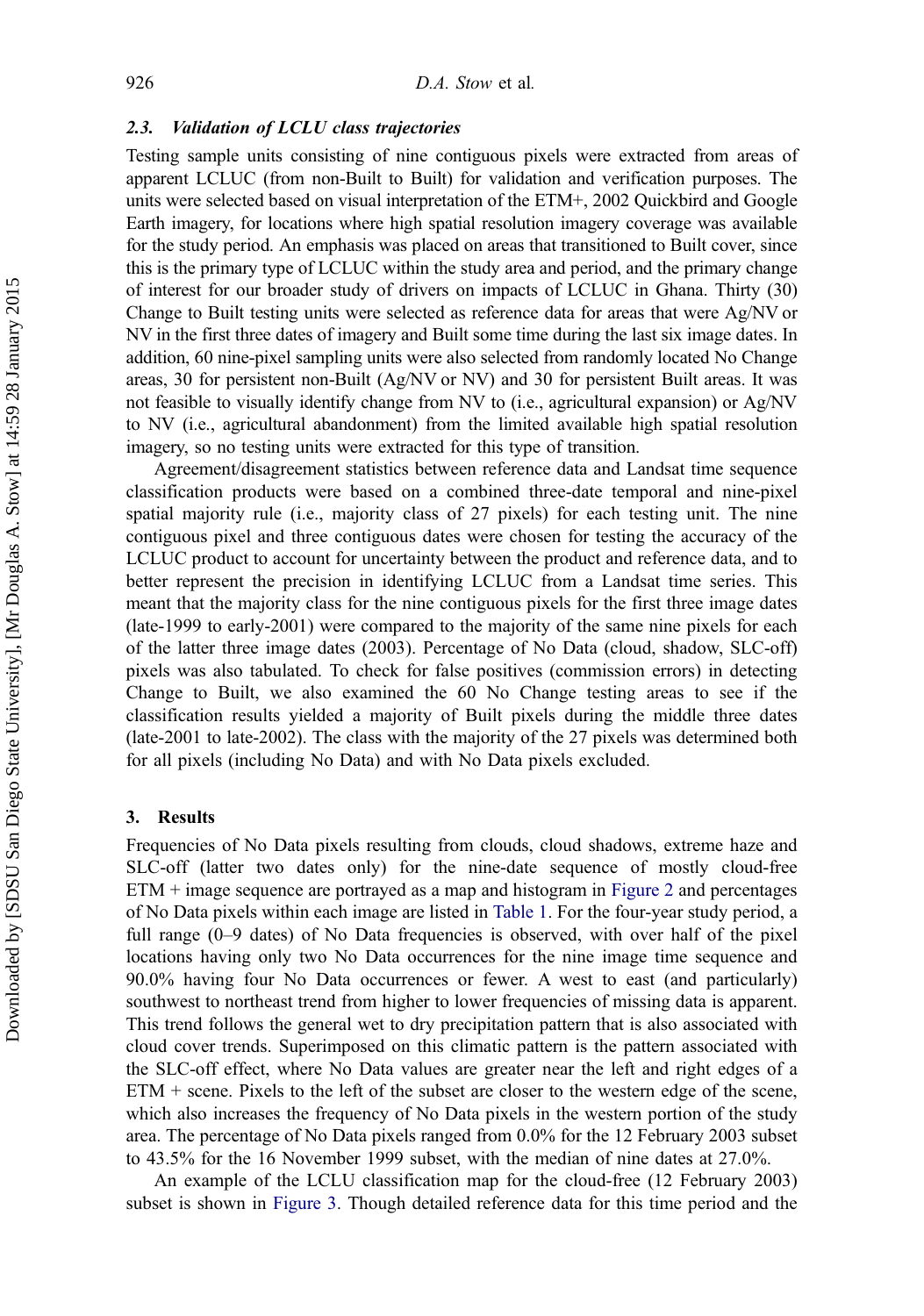<span id="page-7-0"></span>

Figure 2. Map depicting number of Landsat ETM + pixels containing No Data values out of a sequence of nine image dates between late-1999 through late-2003. No Data values results from masking of clouds, cloud shadows, severe haze and the  $ETM + scan$ -line-corrector-off effect. Histogram (lower right) depicts percentage of pixels in the study area having between 0 and 9 No Data values for the nine most cloud-free dates.

entire study area are limited, the map reasonably portrays the distribution of Built cover, which meets our main objective. This is confirmed by comparison with the 2000 LCLU map, though such comparison also suggests that some areas of mixed agriculture and natural vegetation (Ag/NV) cover were classified as NV (only natural vegetation). LCLU cover percentages shown in [Table 1](#page-4-0) suggest that the relative proportions of cover types are stable. Stability in classification performance is important if a supervised, date-by-date classification approach to LCLUC time series analysis is to be effective.

Two LCLUC maps emphasizing Change to Built cover from the first three dates (late 1999–early 2001) to the last three dates (2003) of imagery in the nine-date sequence are depicted in [Figure 4](#page-9-0). Figure  $4(a)$  is based on the spatial-temporal majority class (including No Data) for the first and last three-date periods for each pixel, while the map Figure  $4(b)$ was derived by excluding No Data values in the majority operation. Clearly, inclusion of No Data values in the individual date classification maps leads to excessive No Data (i.e., no change identification) pixels in the LCLUC map, as a No Data majority for either time period yields No Data for the change identification map. Focusing on Figure  $4(b)$ , most of the Change to Built pixels (depicted in yellow) are located adjacent to No Change Built areas of Accra and other cities and villages, as would be expected. Some false identification of Change to Built is evident in areas covered by senescent herbaceous savanna vegetation near the shores of Lake Volta. False classification of Built cover in a primarily agricultural area northwest of Accra for the early period resulted in the false change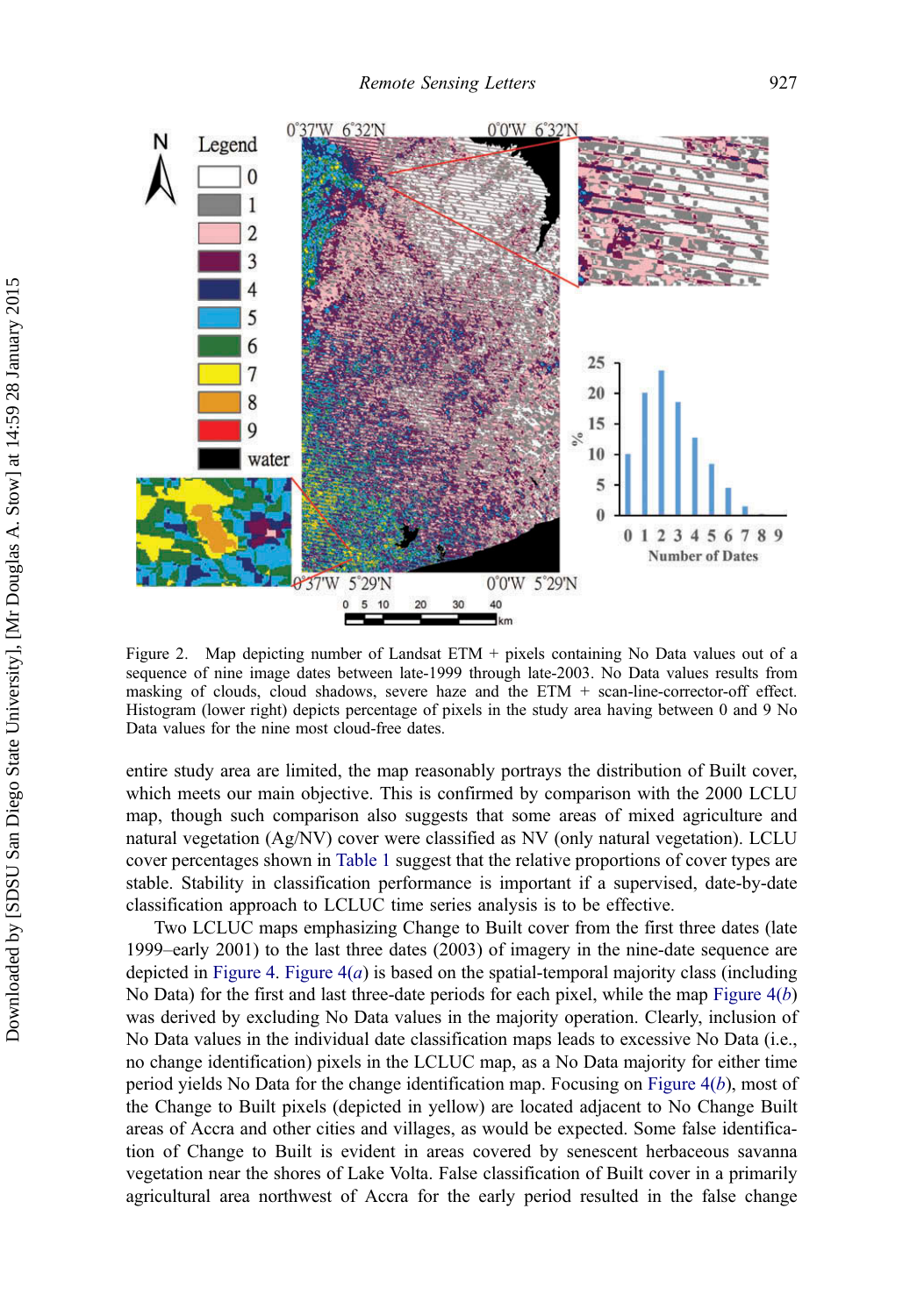<span id="page-8-0"></span>

Figure 3. Resultant image classification product depicting general land cover and land use derived from supervised classification of the 12 February 2003 Landsat-7 ETM + subset that is cloud free; this is the only ETM + path 193, row 56 image with less than 10% cloud cover captured between 1999 and 2013.

identification of Built to Non-Built cover for this area (depicted in white). Such errors can be readily removed through a logical filtering operation (i.e., Built land use does not transition to Non-Built in most situations).

Results of the accuracy assessment for 90 nine-pixel testing units are listed in [Table 2](#page-9-0). Fifteen (50%) of the 30 units determined to represent Change to Built are in agreement when No Data values are included in the space-time majority assessment, with 10% of the units being identified as No Change Built and No Change Non-Built, and 30% No Data as listed in [Table 2](#page-9-0)(a). When No Data pixels are excluded from the majority category assessment, 73.3% of the Change to Built units are in agreement with the Landsat-derived LCLUC map, with 13.3% each of the units being identified as No Change Built and No Change Non-Built as listed in [Table 2](#page-9-0)(b). For the No Change Built and No Change Non-Built testing units, the LCLUC map was in 100% agreement when No Data values are excluded, and 60% and 50% agreement, respectively, when No Data pixels are included in the majority assessment. Thus, no false detection of Change to Built was evident for the 60 No Change test sample units, even though small and spurious examples of false detections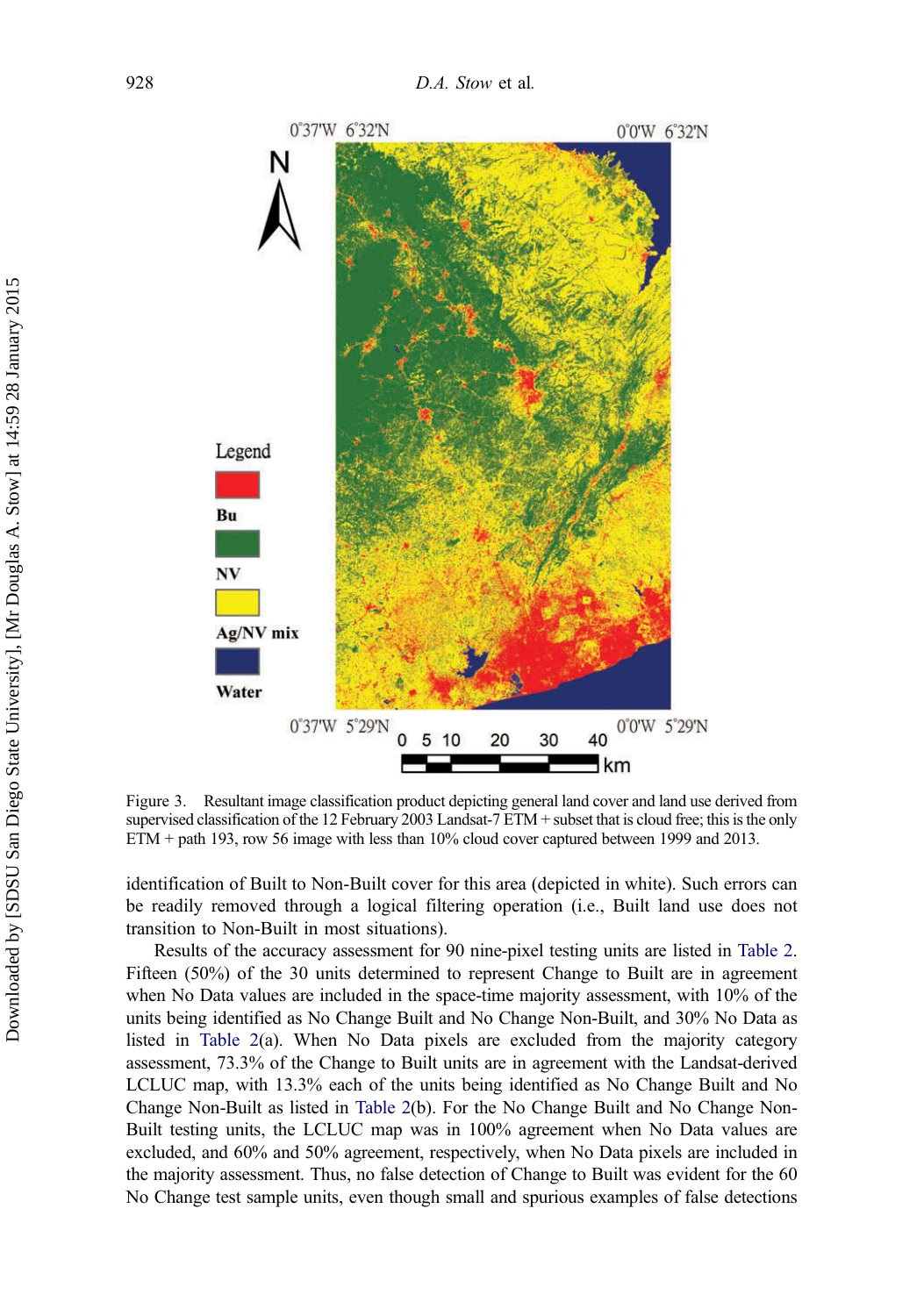<span id="page-9-0"></span>

Figure 4. Change to Built and No Change (Built and Non-built) map based on spatial-temporal majority rule, including (a) No Data values in majority rule and (b) excluding No Data values in majority rule.

|  | Table 2. Agreement-disagreement between reference data test units and LCLUC data from           |  |  |  |  |  |
|--|-------------------------------------------------------------------------------------------------|--|--|--|--|--|
|  | Landsat time sequence classification, (a) including No Data pixels in spatial-temporal majority |  |  |  |  |  |
|  | filtering and (b) excluding No Data pixels in spatial-temporal majority filtering.              |  |  |  |  |  |

|                | Reference           |              |                |                                                     |  |
|----------------|---------------------|--------------|----------------|-----------------------------------------------------|--|
|                |                     |              |                | Change to Built No Change Built No Change Non-built |  |
| (a)            |                     |              |                |                                                     |  |
| Classification | Change to Built     | $15(50.0\%)$ | $0(0.0\%)$     | $0(0.0\%)$                                          |  |
|                | No Change Built     | $3(10.0\%)$  | 18 $(60.0\%)$  | $0(0.0\%)$                                          |  |
|                | No Change Non-built | $3(10.0\%)$  | $0(0.0\%)$     | $15(50.0\%)$                                        |  |
|                | No Data             | $9(30.0\%)$  | 12 $(40.0\%)$  | $15(50.0\%)$                                        |  |
|                | Total               | 30           | 30             | 30                                                  |  |
| (b)            |                     |              |                |                                                     |  |
| Classification | Change to Built     | $22(73.3\%)$ | $0(0.0\%)$     | $0(0.0\%)$                                          |  |
|                | No Change Built     | $4(13.3\%)$  | 30 $(100.0\%)$ | $0(0.0\%)$                                          |  |
|                | No change Non-built | $4(13.3\%)$  | $0(0.0\%)$     | 30 $(100.0\%)$                                      |  |
|                | Total               | 30           | 30             | 30                                                  |  |

are apparent in the LCLUC maps in Figure 4. Of the 60 No Change testing units, no false detection of Change to Built for the middle three images resulted. Images from the middle three dates contained a higher proportion of cloud cover and cloud shadows.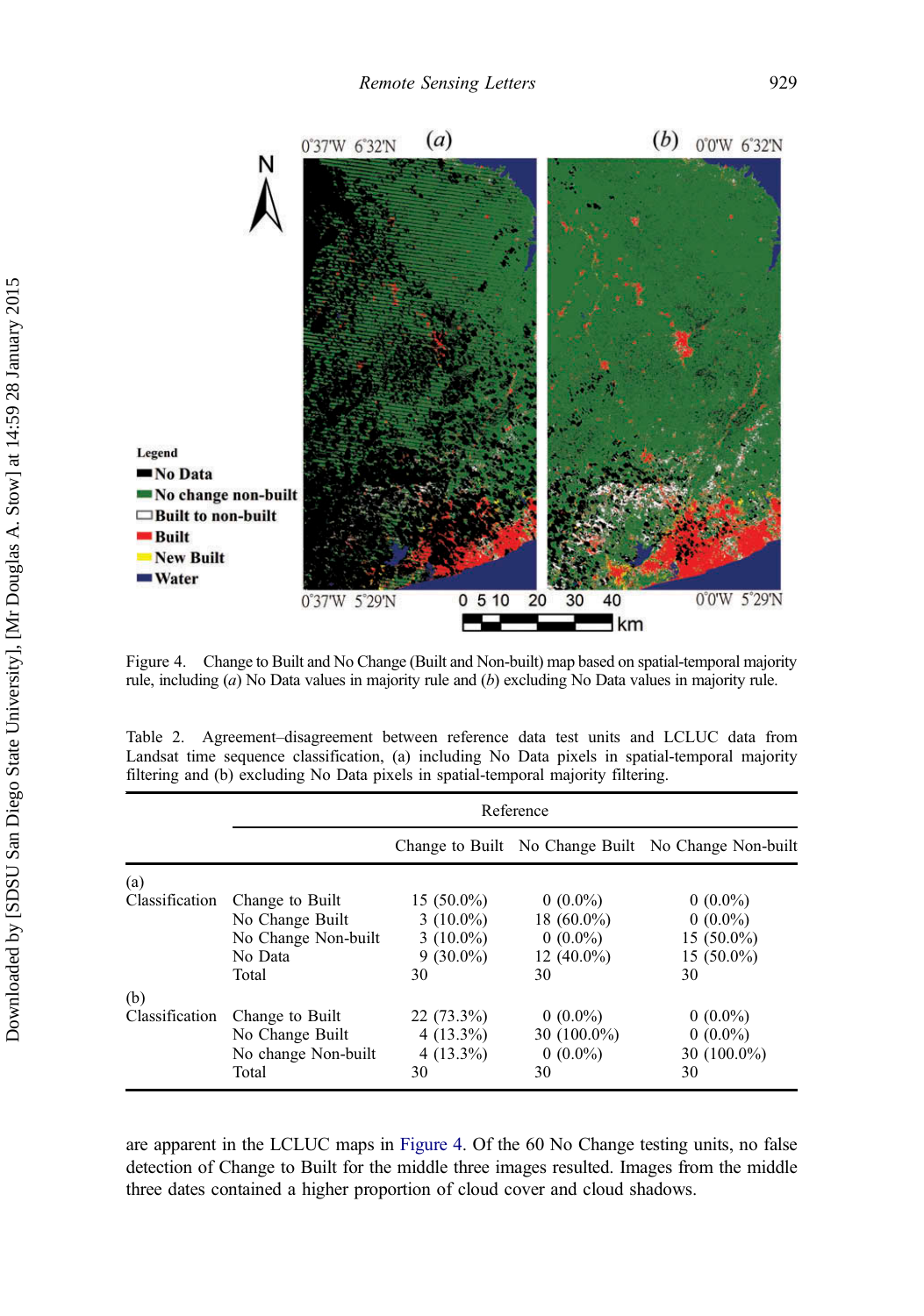#### 4. Discussion and conclusion

The empirical analysis results for the discrete classification approach to identifying LCLUC from a time sequence of Landsat  $ETM +$  images that contain clouds, cloud shadows, haze and SLC-off effects are sufficiently promising to warrant further analysis for longer time series. Though these results are certainly specific to the study area and study period, both the amount of cloud cover over the study area and limited amount of LCLUC within the study period provided a challenging test case; the change analysis technique may have greater potential in other study areas and time frames.

As was the case for this study, generating or accessing detailed and precise reference data for assessing the accuracy of LCLUC approaches and products can be challenging and uncertain, particularly for earlier dates of a time sequence. The number and size of testing units were limited because of the general lack of high spatial resolution imagery and other historical reference data, and the limited amount and expansiveness of new Built features from late-1999 to 2003 in the study area. Even so, the Landsat classification results were in agreement with over 70% of the relatively small Change to Built testing units and false detections were generally limited to small spurious pixels and were over a limited extent.

The stable training site approach to image classification yielded relatively stable image classification results over time. The most unstable class is Ag/NV, for areas where fields are fallow and bare soil is exposed. The signature of Built LCLU in Ghana can be influenced by bare soil (roads and clearings around structures), as well as by the iron-oxidized corrugated metal roofs, which are common on residential structures and have a spectral signature similar to bare soil agricultural fields that are high in iron oxides. Training on bare soil agricultural fields is necessary to classify agricultural fields on dates when they are fallow, but can result in Built pixels being classified as Ag/NV; the opposite (fallow agricultural fields being classified as Built) is also an issue. Very little barren land covers the study area and where it does, the patches are small, minimizing the potential for confusion with fallow fields.

Classification instability and No Data gaps in classification results over time necessitate the implementation of spatial, temporal and logical filtering in order to generate reliable LCLUC maps and information from a discrete image time sequence approach. For this study, a combined spatial-temporal majority filter was applied in the examination of agreement– disagreement between the reference data and Landsat image classification sequence. Our follow-on research will examine the utility of multiple spatial and temporal filtering approaches (separately and in combination), as well logical and contextual rule-based filters that can assist in minimizing the effects of classification errors and instabilities (Liu and Zhou [2004\)](#page-11-0).

A discrete classification approach applied to dense Landsat image sequences should be applicable to several LCLUC applications. The approach has the potential to determine not only the type of LCLU transition (i.e., 'from–to') but also the time when the transition occurred (or started to occur) for a historical image series. When LCLU mapping is tied to standardized years, such as the beginning of a decade to be concurrent with a decadal census, the approach could be used to determine the LCLU class for missing or noisy pixels captured at the time of the benchmark date. Similarly, hindcasting or forecasting could be performed for a cloud-free image that was captured well before or after the start of the decade. LCLUC information derived from decadal LCLU maps generated from bi-temporal image classification could also be extended to determine the actual date when the LCLUC begin to occur.

The discrete classification approach shows sufficient promise to test it against the more common continuous spectral index tracking and classification approach, which is one of our longer-term objectives. Potential advantages of the discrete approach are: (1) ability to incorporate multiple wavebands, spectral indices and other transform variables, (2) potential for finer